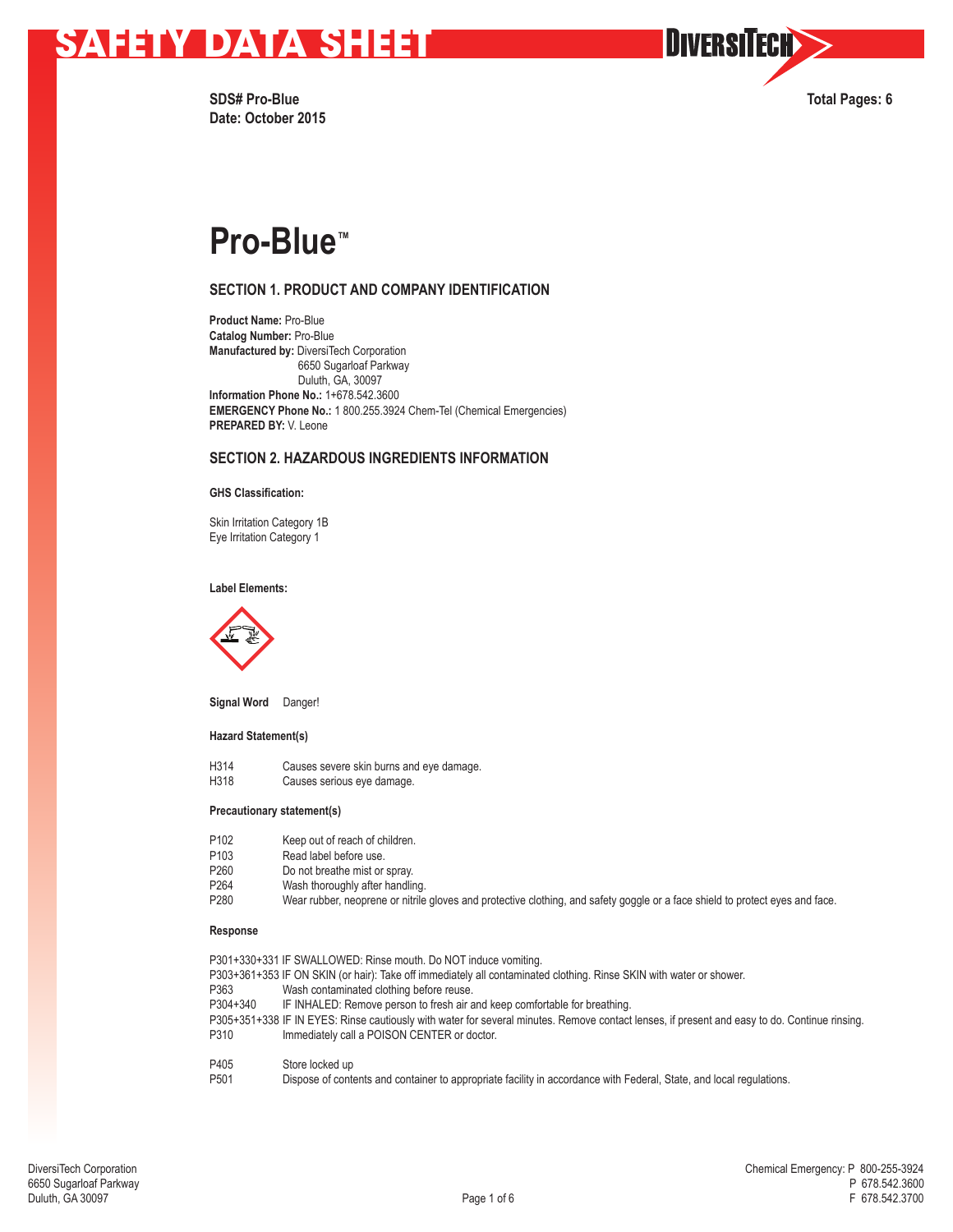**Pro-Blue™**

### **SECTION 3. HAZARDOUS INGREDIENTS INFORMATION**

| <b>INGREDIENT</b> | CAS No.   | <b>EINECS No.</b> | % or Range | <b>GHS Classification</b>                                                                          |                                         |  |
|-------------------|-----------|-------------------|------------|----------------------------------------------------------------------------------------------------|-----------------------------------------|--|
| Water             | 7732-18-5 | 231-791-2         | 60-80      | Not classified                                                                                     |                                         |  |
| Sodium hydroxide  | 1310-73-2 | 215-185-5         | $15 - 20$  | H314: Skin Corrosion<br>H318: Eye Damage<br>H402: Aquatic Acute                                    | Category 1A<br>Category 1<br>Category 3 |  |
| Sodium Carbonate  | 497-19-8  | 207-838-8         | $1 - 3$    | H315: Skin Irritant Category 2                                                                     |                                         |  |
| Sodium Gluconate  | 527-07-1  | 208-407-7         | $1 - 3$    | H319: Eye Irritant Category 2A<br>H515: Skin Irritant Category 3<br>H319: Eye Irritant Category 2B |                                         |  |

**NIVERSI** 

## **SECTION 4. FIRST AID MEASURES**

### **4.1. Description of first aid measures**

**Inhalation:** Remove to fresh air. If not breathing, give artificial respiration. If breathing is difficult, give oxygen. Call a physician. **Ingestion:** Rinse mouth. Do NOT induce vomiting. Never give anything by mouth to an unconscious person. Get medical attention immediately. **Skin Contact:** Immediately flush skin with plenty of water for at least 15 minutes while removing contaminated clothing and shoes. Get medical attention immediately. Wash clothing before reuse.

**Eye Contact:** Rinse cautiously with water for several minutes. Remove contact lenses, if present and easy to do. Continue rinsing for at least 15 minutes, lifting lower and upper eyelids occasionally. Get medical attention immediately.

**Note to Physician:** Perform endoscopy in all cases of suspected sodium hydroxide ingestion. In cases of severe esophageal corrosion, consider the use of therapeutic doses of steroids. General supportive measures with continual monitoring of gas exchange, acid-base balance, electrolytes, and fluid intake are also required.

### **4.2. Signs and Symptoms of Exposure:**

**Inhalation:** Effects from inhalation of mist and spray may cause serious damage of the upper respiratory tract, depending on severity of exposure. Symptoms may vary from mild to severe irritation, sneezing, sore throat or runny nose. Severe pneumonitis may occur.

**Ingestion:** Symptoms may include burns of mouth, throat, and stomach bleeding, vomiting, diarrhea, fall in blood pressure.

**Skin Contact:** Contact with skin can cause redness, irritation or severe burns and scarring with greater exposures.

**Eye Contact:** Contact with mist, spray or liquid causes redness, severe irritation or burning in eyes. Prolonged exposures can cause burns that may result in permanent impairment of vision, even blindness.

**Chronic Exposure:** Prolonged contact with dilute solutions or mists has a destructive effect upon tissue.

## **SECTION 5. FIREFIGHTING MEASURES**

### **Suitable and Unsuitable Extinguishing Media:**

This product is not flammable. However, sodium hydroxide solutions can react with non-ferrous metals to generate flammable hydrogen gas. Use dry chemical, carbon dioxide, or foam. Use water to cool fire-exposed containers and to protect personnel. Do not direct a solid stream of water or foam into hot, burning pools. This may result in frothing and increase fire intensity.

### **Special Equipment and Precautions for Fire–Fighters:**

In the event of a fire, wear full protective clothing and NIOSH-approved self-contained breathing apparatus with full face-piece operated in the pressure demand or other positive pressure mode.

## **SECTION 6. ACCIDENTAL RELEASE MEASURES**

**Personal Precautions, Protective Equipment and Emergency Procedures:** Ventilate area of leak or spill. Keep unnecessary and unprotected people away from area of spill. Wear appropriate personal protective equipment and clothing during clean-up.

**Methods and Material for Containment and Clean-Up:** Contain and recover liquid when possible. Do not flush caustic residues to the sewer. Residues from spills can be diluted with water, then neutralized with dilute acid such as acetic, hydrochloric or sulfuric. Absorb neutralized caustic residue on clay, vermiculite or other inert substance and package in a suitable container for disposal. do not use aluminum tools to collect absorbed material or aluminum containers to store collected waste. US Regulations (CERCLA) require reporting spills and releases to soil, water and air in excess of reportable quantities (700 gallons) of this product. The toll free number for the US Coast Guard National Response Center is (800) 424-8802. Remove contaminated clothing immediately.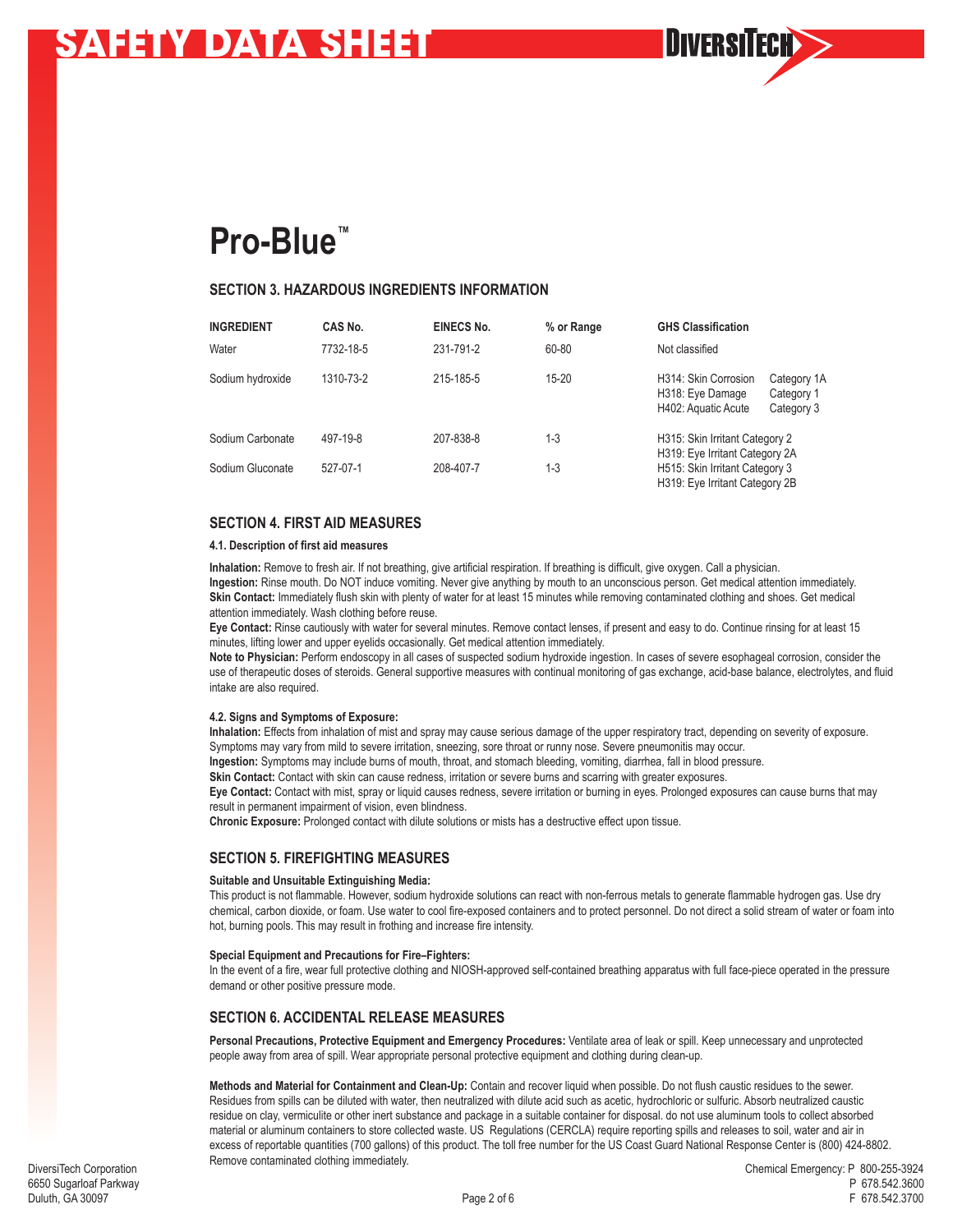## **Pro-Blue™**

## **SECTION 7. HANDLING AND STORAGE**

**Precautions for Safe Handling:** Keep in a tightly closed container. Protect from physical damage. Keep this and all chemicals out of the reach of children. Avoid contact with eyes and skin. Avoid inhalation of vapors and mists. Wash thoroughly after handling.

**Conditions for Safe Storage, Including any Incompatibilities:** Store locked up. Protect from freezing. Containers of this material may be hazardous when empty since they retain product residues. Do not store with aluminum or magnesium. Do not mix with acids or organic materials.Observe all warnings and precautions listed for the product.

**HIVFRSI** 

## **SECTION 8. EXPOSURE CONTROLS / PERSONAL PROTECTION**

**Airborne Exposure Limits: Sodium Hydroxide:** OSHA Permissible Exposure Limit (PEL): 15 mg/m3 Ceiling ACGIH Threshold Limit Value (TLV): 15 mg/m3 Ceiling

#### **Appropriate Engineering Controls:**

A system of local and/or general exhaust is recommended to keep employee exposures below the Airborne Exposure Limits. Local exhaust ventilation is generally preferred because it can control the emissions of the contaminant at its source, preventing dispersion of it into the general work area. Please refer to the ACGIH document, *Industrial Ventilation, A Manual of Recommended Practices*, most recent edition, for details.

Personal Respirators: If the exposure limit is exceeded and engineering controls are not feasible, a half face piece particulate respirator (NIOSH type N95 or better filters) may be worn for up to ten times the exposure limit or the maximum use concentration specified by the appropriate regulatory agency or respirator supplier, whichever is lowest.. A full-face piece particulate respirator (NIOSH type N100 filters) may be worn up to 50 times the exposure limit, or the maximum use concentration specified by the appropriate regulatory agency, or respirator supplier, whichever is lowest. For emergencies or instances where the exposure levels are not known, use a full-face piece positive-pressure, air-supplied respirator. WARNING: Airpurifying respirators do not protect workers in oxygen-deficient atmospheres.

**Skin Protection:** Wear rubber, neoprene, nitrile, Saranex® boots, gloves, lab coat, apron or coveralls, as necessary and appropriate, to prevent skin contact.

**Eye Protection:** Use chemical safety goggles and/or a full face shield where splashing is possible. Maintain eye wash fountain and quick-drench facilities or a source of running water in the work area.

**Work Hygienic Practices:** Use proper industrial hygiene practices to minimize hazardous exposure. Wash hands after handling this material, and before eating, smoking or using the bathroom.

### **SECTION 9. PHYSICAL AND CHEMICAL PROPERTIES**

**Appearance:** Blue liquid **Specific gravity (H2O = 1):** 1.190<br> **Odor:** Odorless **Collection Solubility in water:** Water miscible **Boiling Point:** >200°F **Flash Point:** Not established **Evaporation Rate (Water = 1):** >1 **Flammable Limits:** Not established **LEL:** N/A **UEL:** N/A **Vapor pressure (mm Hg):** Same as water **Vapor Density (Air = 1):** Same as water

**Solubility in water:** Water miscible **Odor Threshold:** Not established **Detanol/Water Partition Coefficient:** Not available pH @ 25°C: 14 **Detailable** pH @ 25°C: 14 **Autoignition Temperature: Not available Melting Point (Pour Point):** <25°F **Decomposition Temperature:** Not available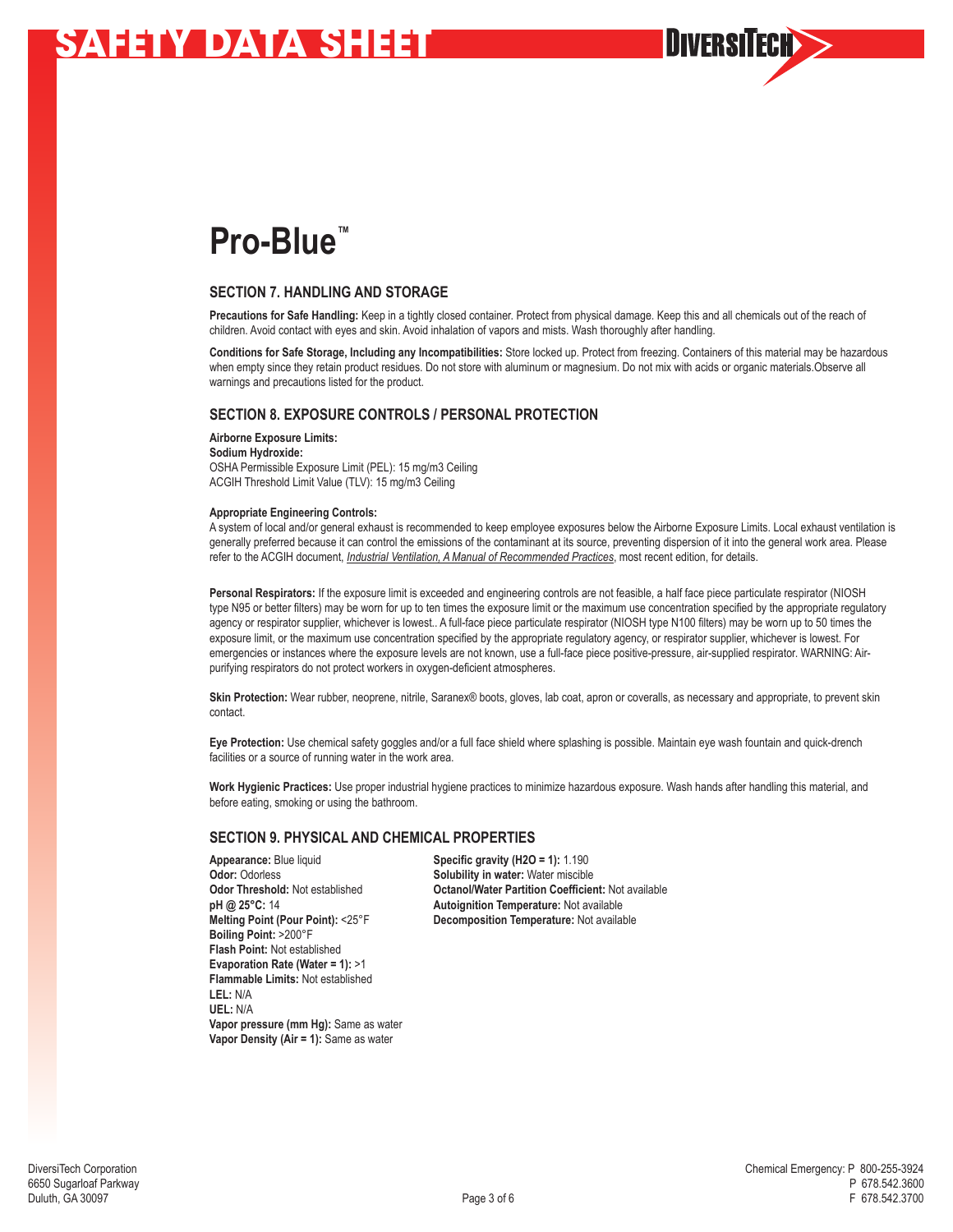## **Pro-Blue™**

## **SECTION 10. STABILITY AND REACTIVITY**

**Chemical Stability:** Stable under ordinary conditions of use and storage.

**Possibility of Hazardous Reactions:** Will not occur.

**Conditions to Avoid:** Extreme heat, incompatibles.

**Incompatible Materials:** Sodium hydroxide in contact with acids and organic halogen compounds, especially trichloroethylene, may cause violent reactions. Contact with nitro methane and other similar nitro compounds causes formation of shock-sensitive salts. Contact with metals such as aluminum, magnesium, tin, and zinc cause formation of flammable hydrogen gas. Sodium hydroxide, even in fairly dilute solution, reacts readily with various sugars to produce carbon monoxide.

**Hazardous Decomposition Products:** Sodium oxide. Decomposition by reaction with non-ferrous metals releases flammable and explosive hydrogen gas.

**NIVERSI** 

## **SECTION 11. TOXICOLOGICAL INFORMATION**

### **Potential Health Effects:**

**Inhalation:** Effects from inhalation of mist and spray may cause serious damage of the upper respiratory tract, depending on severity of exposure. Symptoms may vary from mild to severe irritation, sneezing, sore throat or runny nose. Severe pneumonitis may occur. **Ingestion:** Symptoms may include burns of mouth, throat, and stomach bleeding, vomiting, diarrhea, fall in blood pressure.

**Skin Contact:** Contact with skin can cause redness, irritation or severe burns and scarring with greater exposures.

**Eye Contact:** Contact with mist, spray or liquid causes redness, severe irritation or burning in eyes. Prolonged exposures can cause burns that may result in permanent impairment of vision, even blindness.

**Chronic Exposure:** Prolonged contact with dilute solutions or mists has a destructive effect upon tissue.

**Carcinogenic effects:** Not classified

**Teratogenicity/Reproductive toxicity:** Not classified **Mutagenic effects:** Not classified

**Numerical Measures of Toxicity:**

**Sodium hydroxide (irritation data):** Skin, rabbit: 500 mg/24H severe; Eye rabbit: 50 ug/24H severe.

**Sodium Carbonate (acute toxicity):** Oral, LD50, rat: >2,000 mg/kg Inhalation, rat: 2.3 mg/l 2h **(chronic toxicity):**Inhalation, rat, target organ: lungs, 0.07 mg/l, observed effect. No effect on reproduction. Irritation: Rabbit, non-irritant (skin). Rabbit, irritant (eyes).

**Sodium Gluconate:** ivn-rbt LDLo: 7630 mg/kg

## **SECTION 12. ECOLOGICAL INFORMATION**

**Ecotoxicity: Sodium hydroxide:** Fish: Carp: 180ppm (LC100); 24H; **Aquatic:** This product is toxic to Aquatic Life. Toxicity is primarily associated with pH. **Persistence and Degradability:** Biodegradable **Bioaccumulative Potential:** No data available **Mobility in Soil:** No data available. Can be dangerous if allowed to enter drinking water intakes. Do not contaminate domestic or irrigation water supplies, lakes, streams, ponds, or rivers. **Other Adverse Effects:** None known **Other:** For more information, see *"HANDBOOK OF ENVIRONMENTAL FATE AND EXPOSURE DATA."*

## **SECTION 13. DISPOSAL CONSIDERATIONS**

Dispose of spill clean- up and other wastes in accordance with Federal, State, and local regulations. Whatever cannot be saved for recovery or recycling should be managed in an appropriate and approved waste facility. Processing, use or contamination of this product may change the waste management options. State and local disposal regulations may differ from federal disposal regulations. Treat empty containers as hazardous. Dispose of container and unused contents in accordance with federal, state and local requirements. **RCRA Hazard Class (if discarded):** CORROSIVE D002.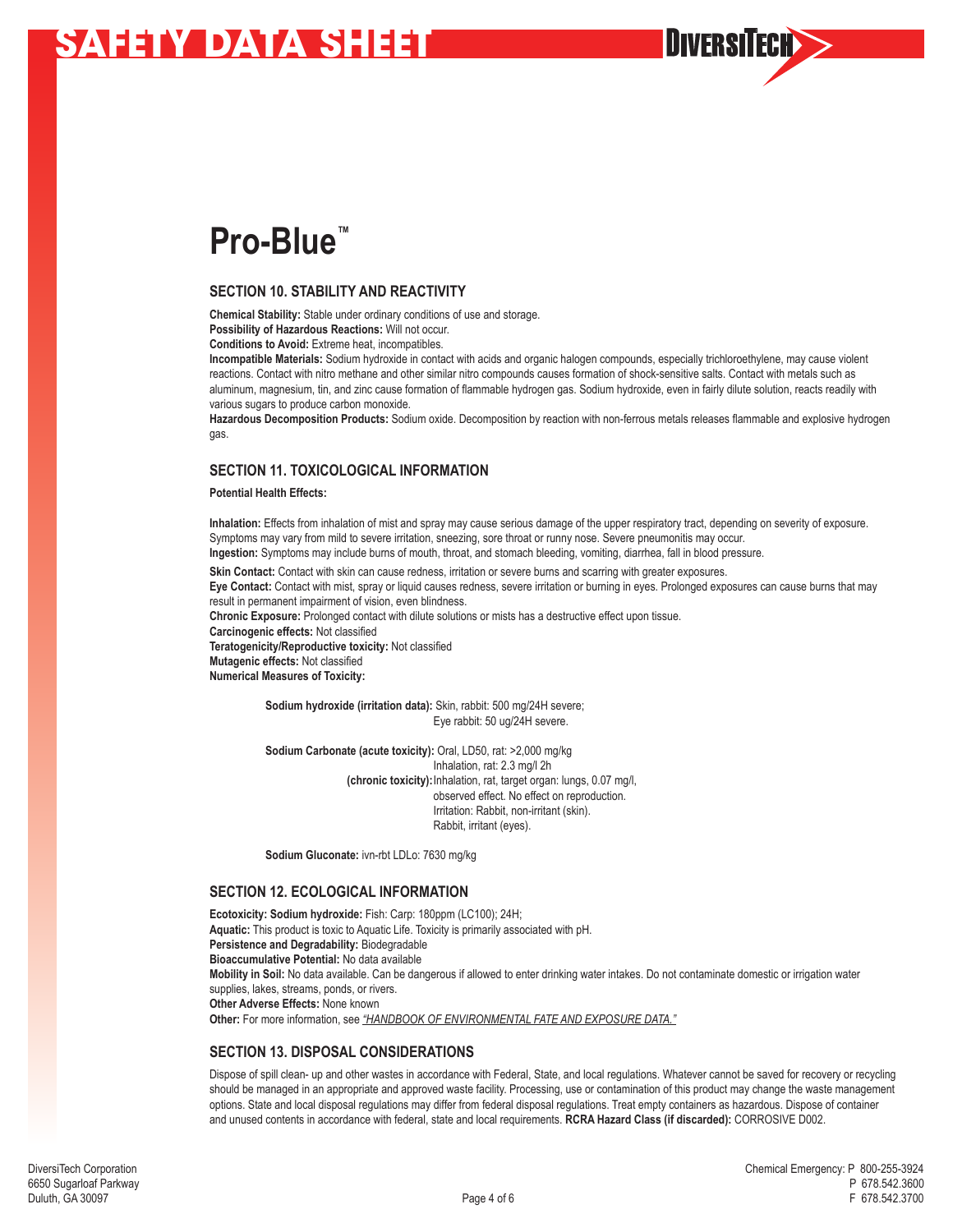## **Pro-Blue™**

## **SECTION 14. TRANSPORTATION INFORMATION**

**US DOT:** UN3266, Corrosive liquid, basic, inorganic, N.O.S. (contains sodium hydroxide), 8, PGII **DOT Proper Shipping Name:** Corrosive liquid, basic inorganic, N.O.S. (contains sodium hydroxide) **DOT Hazard Class:** 8 **UN Number:** UN3266 **Packing Group:** II **IMO:** UN3266, Corrosive liquid, basic, inorganic, N.O.S. (contains sodium hydroxide), 8, PGII **Limited Quantity:** No **Marine Pollutant:** No **ADR/RID Class:** 8 **ADR/RID Packing Group:** II **IMDG Hazard Class:** 8 **IMDG Packing Group:** II **ADNR Class:** 8 **ADNR Item:** UN3266 **IATA Hazard Class:** 8 **IATA Packing Group:** II **Transport in bulk according to Annex II of MARPOL73/78 and the IBC Code:** Not applicable

### **SECTION 15. REGULATORY INFORMATION**

### **US EPA**

### **Comprehensive Environmental Response Compensation and Liability**

**Act of 1980** (CERCLA) requires notification of the National Response Center of release quantities of Hazardous Substances is not required for this material.

**Superfund Amendments and Reauthorization Act of 1986** (SARA) Title III requires emergency planning based on threshold planning quantities and release reporting based on reportable quantities in 40 CFR 355 (used for SARA 302, 304, 311, and 312) is not required for quantities below 250 pounds. **Superfund Amendments and Reauthorization Act of 1986** (SARA) Title III requires submission of annual reports of release of toxic chemicals that appear in 40 CFR 372 (for SARA 313). This material is not subject to reporting requirements.

**NIVFRSI** 

**Toxic Substances Control Act** (TSCA) Status: The ingredients of this product is not listed on the TSCA inventory.

### **State Right to Know**

**California Proposition 65:** This product does not contain any materials on the Proposition 65 List of Chemicals Known to Cause Cancer or Reproductive Toxicity.

**Massachusetts:** Hazardous substances and extraordinarily hazardous substances must be identified. **Pennsylvania:** Hazardous substances must be identified. **California SCAQMD Rule 443.1 (VOC's):** None

### **Chemical Inventory Status**

| Canada                                     |                 |                      |           |             |       |      |                    |       |
|--------------------------------------------|-----------------|----------------------|-----------|-------------|-------|------|--------------------|-------|
| Ingredient                                 |                 | TSCA EC Japan        | Australia |             | Korea | DSL. | <b>NDSL</b>        | Phil. |
| Sodium Hydroxide (1310-73-2)               | Yes             | Yes Yes              | Yes       |             | Yes   | Yes  | No                 | Yes   |
| Federal, State & International Regulations |                 |                      |           |             |       |      |                    |       |
|                                            | <b>SARA 302</b> | SARA 313             |           | <b>TSCA</b> |       |      | CERCLA 261.33 8(d) |       |
| Ingredient                                 |                 | RQ TPQ Chemical RCRA |           | List -      |       |      |                    |       |

Sodium Hydroxide (1310-73-2) No No No 1000 No No

### **Chemical Weapons Convention:** No

**TSCA 12(b):** No CDTA: No **SARA 311/312:** Acute: Yes Chronic: Yes Fire: No Pressure: No Reactivity: Yes (Mixture / Liquid) **Australian Hazchem Code:** 2R **Poison Schedule:** S6

### **WHMIS:**

This SDS has been prepared according to the hazard criteria of the Controlled Products Regulations (CPR) and the SDS contains all of the information required by the CPR.